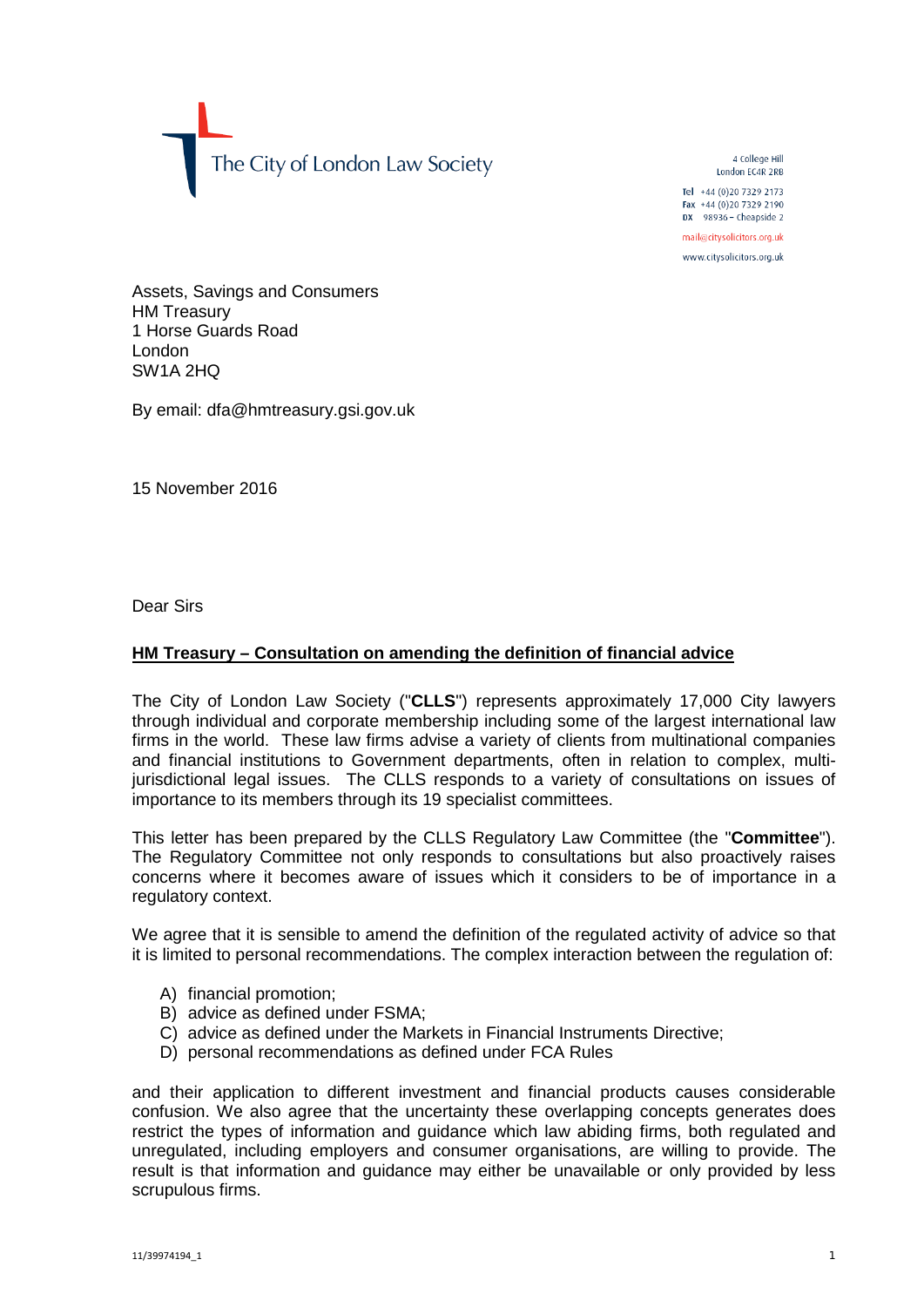Making the proposed changes will have the consequence that some types of firm, principally tip sheets and their electronic equivalents, cease to fall within the scope of MiFID regulation except in relation to restrictions on financial promotion. This does involve a degree of risk for consumers, which has to be balanced against the benefits of the broader availability of financial guidance and we do not think the potential number of such firms should be underestimated. However, the U.K. financial promotion regime is very wide ranging. It is already the only governing regime for advice on the choice of investment adviser, manager or other service provider, rather than on specific investments. Moreover, focusing regulated activities on personal recommendations will enable regulatory resources to be focused on the area where consumers reasonably expect protection.

A change of definition would also mean that the FCA would need to review its rules to consider whether amendments are necessary, what impact there is on other requirements (such as those for certification) and how far relevant rules can or should extend to unregulated activities of regulated firms. Generally this is only done in relation to the Principles and systems and controls obligations. Most of the specific FCA Conduct of Business rules relating to advice are already limited to personal recommendations. We note, however, that the recent FCA CP 16/29 flagged that a change to the definition of advice would affect its proposed extension of the inducements/RDR regime.

We generally agree with the proposal that the new definition should be aligned as closely as possible to the MiFID2 definition since that is the most detailed current concept and would assist in maintaining equivalence, which is important in the current political environment and in order to ensure that firms understand where the regulatory boundaries are for advice provided to EU customers.

We suggest that the words "presented as suitable" should be moved in revised paragraph 53(1A)(c) which should read "a recommendation that is presented as:- (i) suitable for the person to whom it is made; or (ii) based on a consideration of the circumstances of that person".

The proposed wording means there will still be uncertainties over the exact scope of the new definition, and where the regulatory perimeter is, for instance on:

- a) what amounts to presentation of suitability or being based on the recipient's circumstances, particularly where it includes a flowchart (or electronic equivalent) which can be applied to an individual's situation. This can shade into "robo-advice".
- b) if the amendment we propose above was not made, there would be both uncertainty over what amounts to advice based on someone's circumstances, and the anomalous situation that if his or her circumstances were not considered the activity would not be regulated, even if the individual concerned was encouraged to believe that the advice was based on those circumstances.
- c) what amounts to a "large number of people" in relation to the definition of distribution channels and information which is or is likely to become publicly available.

We think that some degree of uncertainty over the regulatory perimeter for advice is inevitable and may even have some benefit in enabling the exercise of discretion in complex fact situations. Perimeter guidance from the FCA can be of assistance on questions of the kind outlined above without creating hard distinctions which are too easy to "game". Accordingly we agree that, subject to the amendment mentioned above, the proposed alteration to the boundary, in order to prevent an unduly cautious approach being taken to the provision of information and guidance, is appropriate.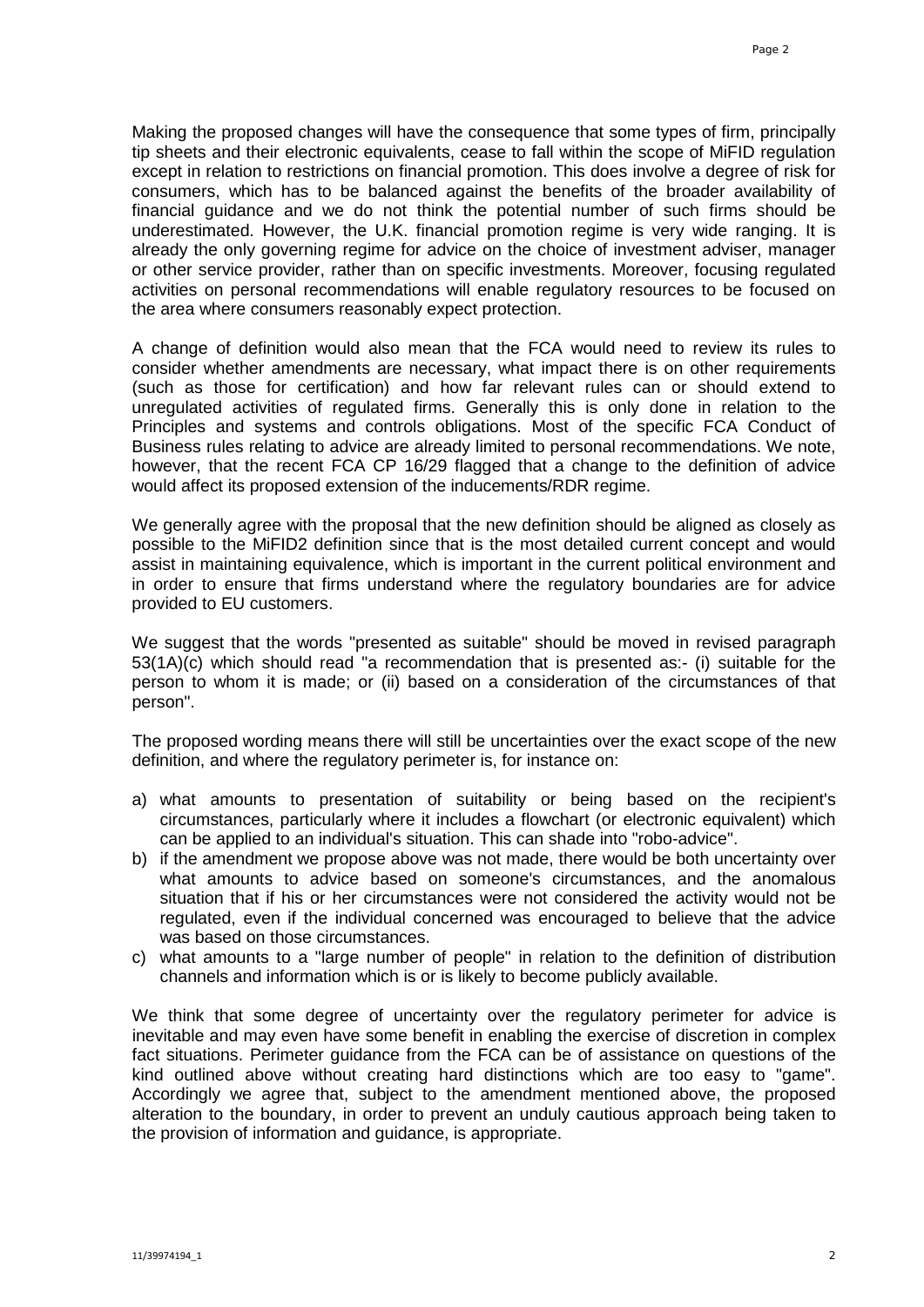If you would find it helpful to discuss any of these comments then we would be happy to do so. Please contact Karen Anderson by telephone on +44 (0) 20 7466 2404 or by email at [Karen.Anderson@hsf.com](mailto:Karen.Anderson@hsf.com) in the first instance.

Yours faithfully

Kampfel

**Karen Anderson** *Chair, CLLS Regulatory Law Committee*

© CITY OF LONDON LAW SOCIETY 2016 All rights reserved. This paper has been prepared as part of a consultation process. Its contents should not be taken as legal advice in relation to a particular situation or transaction.